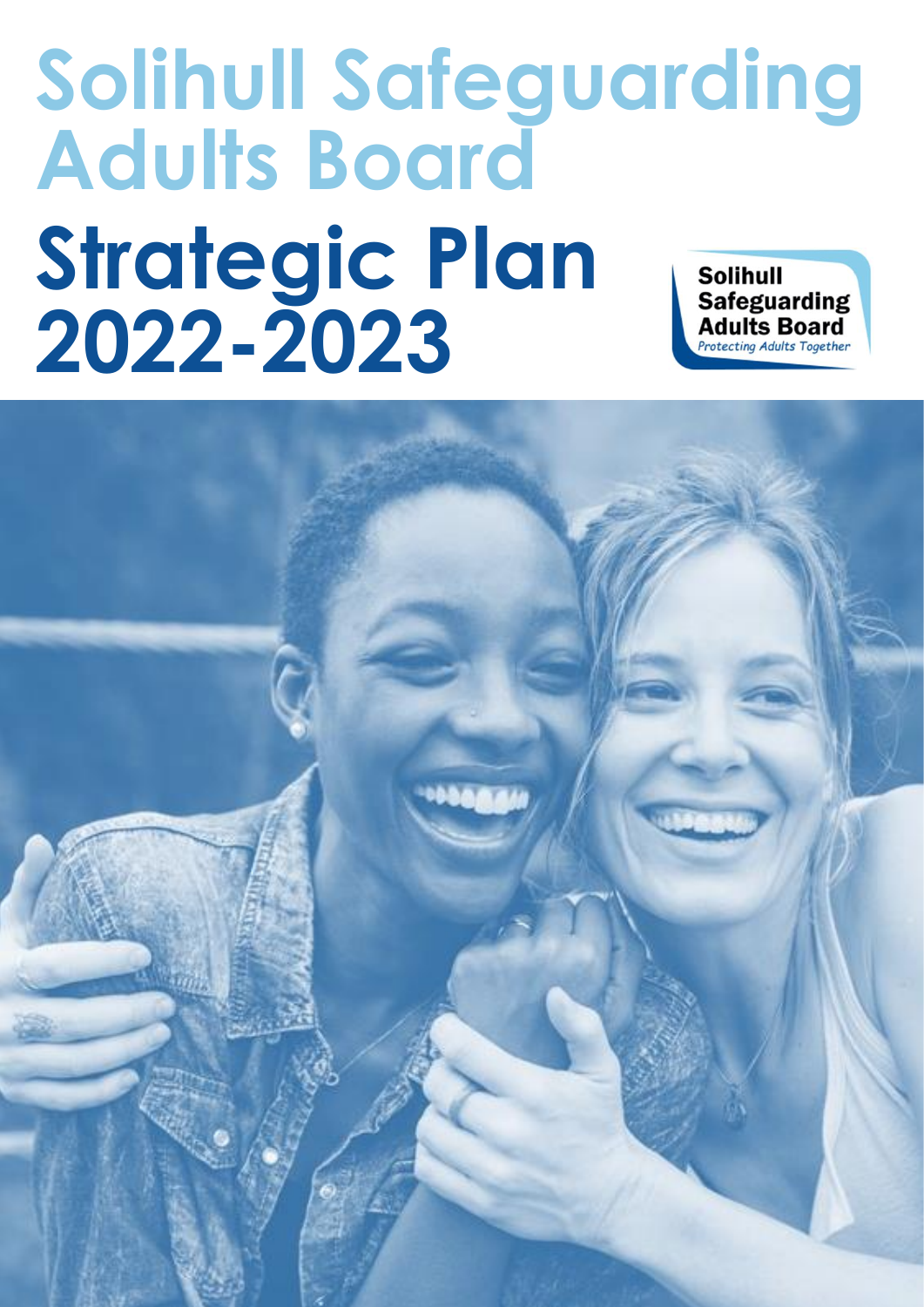# **Contents**

| Purpose of this report                       |    |
|----------------------------------------------|----|
| About the Solihull Safeguarding Adults Board |    |
| <b>Governance Structure</b>                  | 3  |
| Developing Our Priority for 2022-23          |    |
| Board Priority for 2022-23                   |    |
| <b>Contact Details</b>                       | 10 |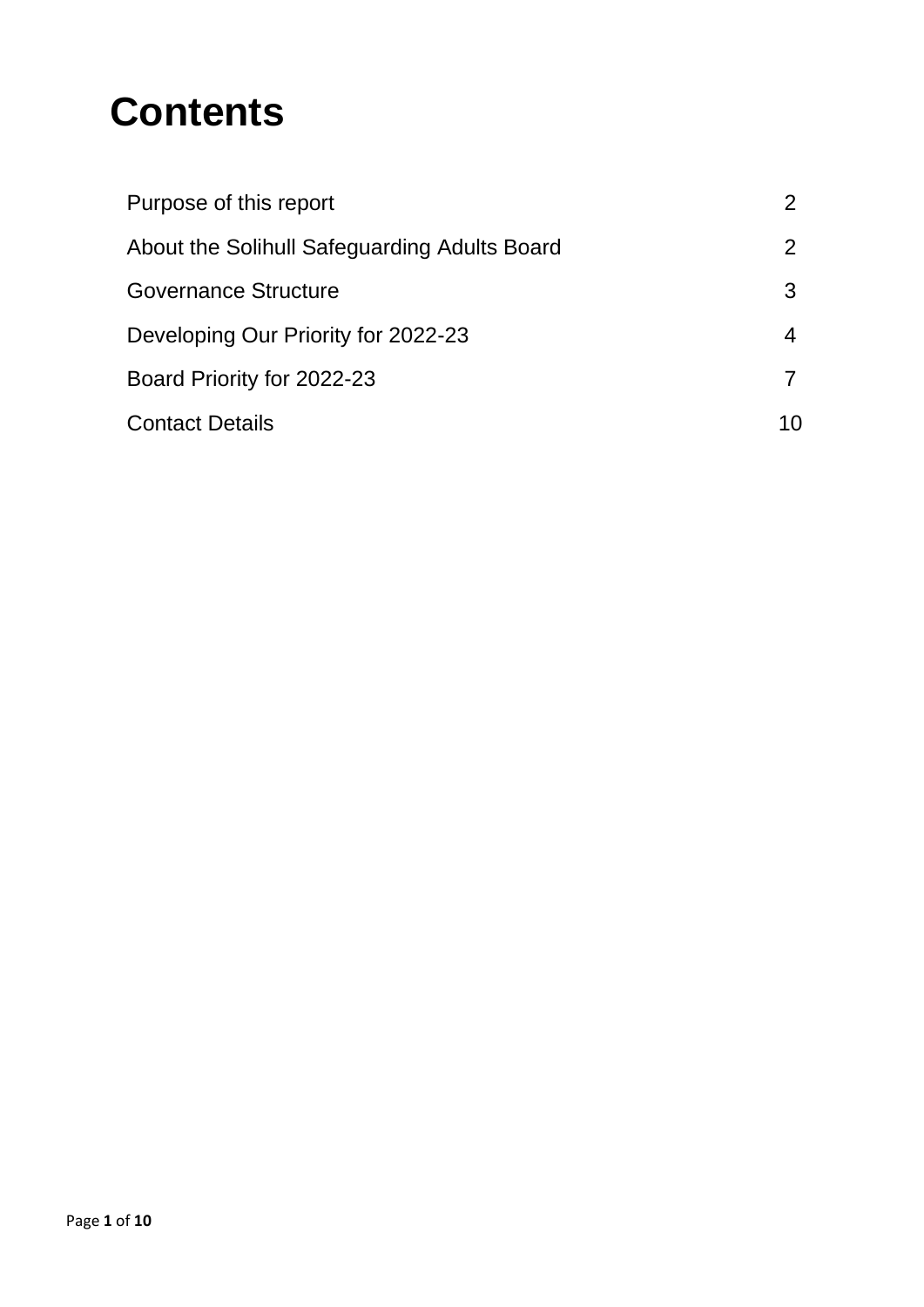### <span id="page-2-0"></span>**Purpose of this report**

The Care Act (2014) says that we must develop and publish a strategic plan to say what our main goals are and how we plan to achieve them. This report sets out who we are, what we plan to do between April 2022 and March 2023, and how we will know we are making a difference.

### <span id="page-2-1"></span>**About the Solihull Safeguarding Adults Board**

The Care Act 2014 makes a Safeguarding Adults Board a legal requirement. The job of Solihull Safeguarding Adults Board (SSAB) is to make sure that there are arrangements in Solihull that work well to help protect adults with care and support needs from abuse or neglect. Solihull Safeguarding Adults Board needs to ensure that safeguarding practice continues to improve the quality of life of adults in Solihull.

The Board is led by an Independent Chair appointed by the Local Authority. By law, the Board must have three members which are: Solihull Metropolitan Borough Council, West Midlands Police and Birmingham and Solihull CCG.

Solihull SAB also has the following partners represented on its board:

Age UK Solihull Birmingham & Solihull Mental Health Foundation Trust Coventry and Warwickshire Partnership Trust Care Quality Commission Healthwatch Solihull National Probation Service Private Care Sector Solihull Action through Advocacy Solihull Carers Trust Solihull Community Housing University Hospitals Birmingham West Midlands Fire Service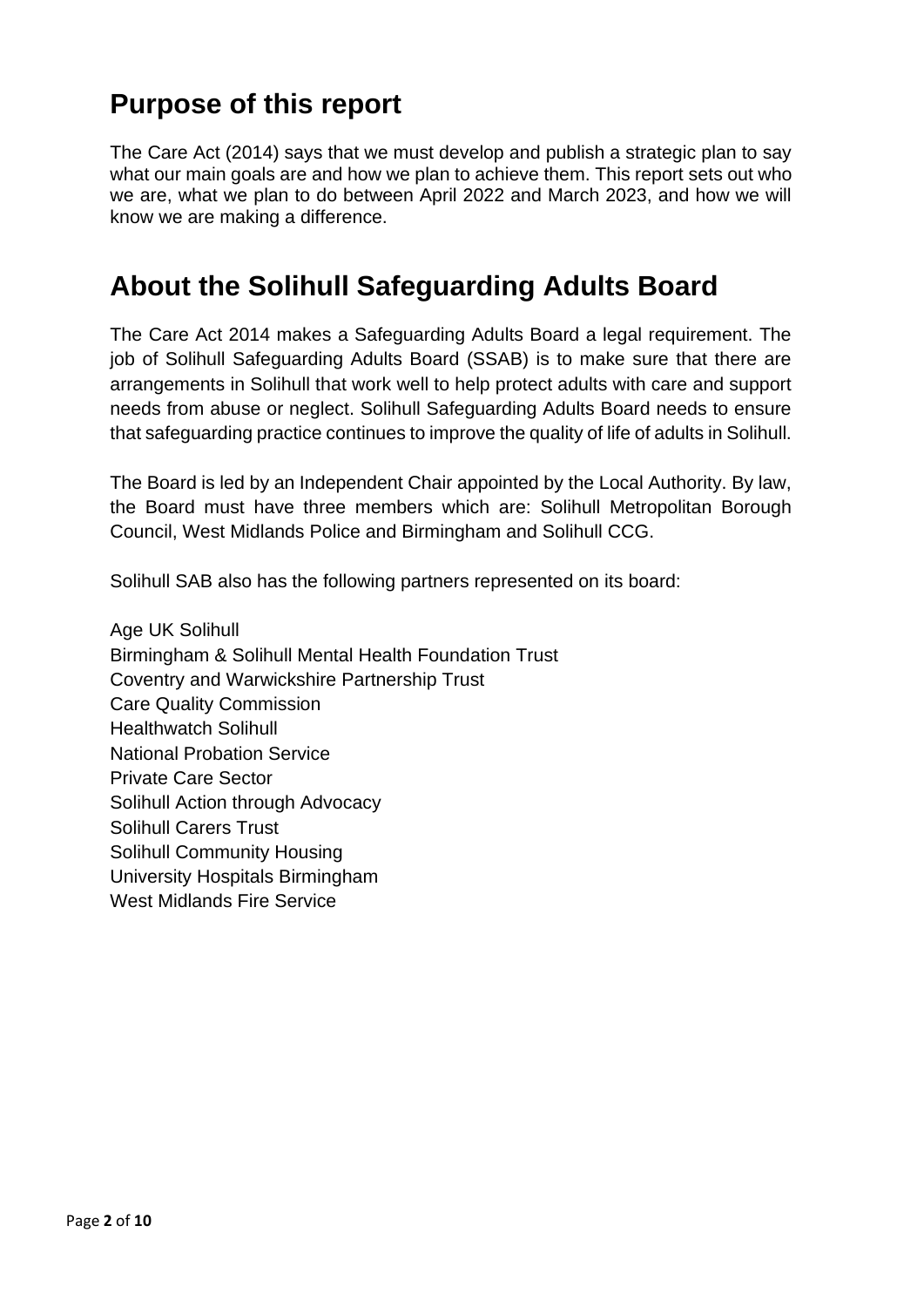### <span id="page-3-0"></span>**Governance Structure**

We have five groups called subcommittees who focus on different areas that are important to safeguarding adults. They talk with each other and the public and provide the Board with information to help us to decide what we should focus on each year to improve safeguarding practice.

We make sure we share information with the Health and Wellbeing Board to let them know what we are doing and the progress we are making.

It's important that we understand what the other Boards and Partnerships in Solihull are doing to keep people safe, to make sure there is no duplication, but also that there are no gaps in our work to safeguard the community. We have links with the Local Safeguarding Children Partnership and Community Safety Partnership, as well as Health and Wellbeing Board, via quarterly meetings between the four Business Managers. We also plan to extend this meeting to include the four Independent Chairs/Scrutineers in 2022/23. These meetings allow the Business Managers to discuss the plans of the various Boards and look for opportunities to work together where it would be helpful to do so.

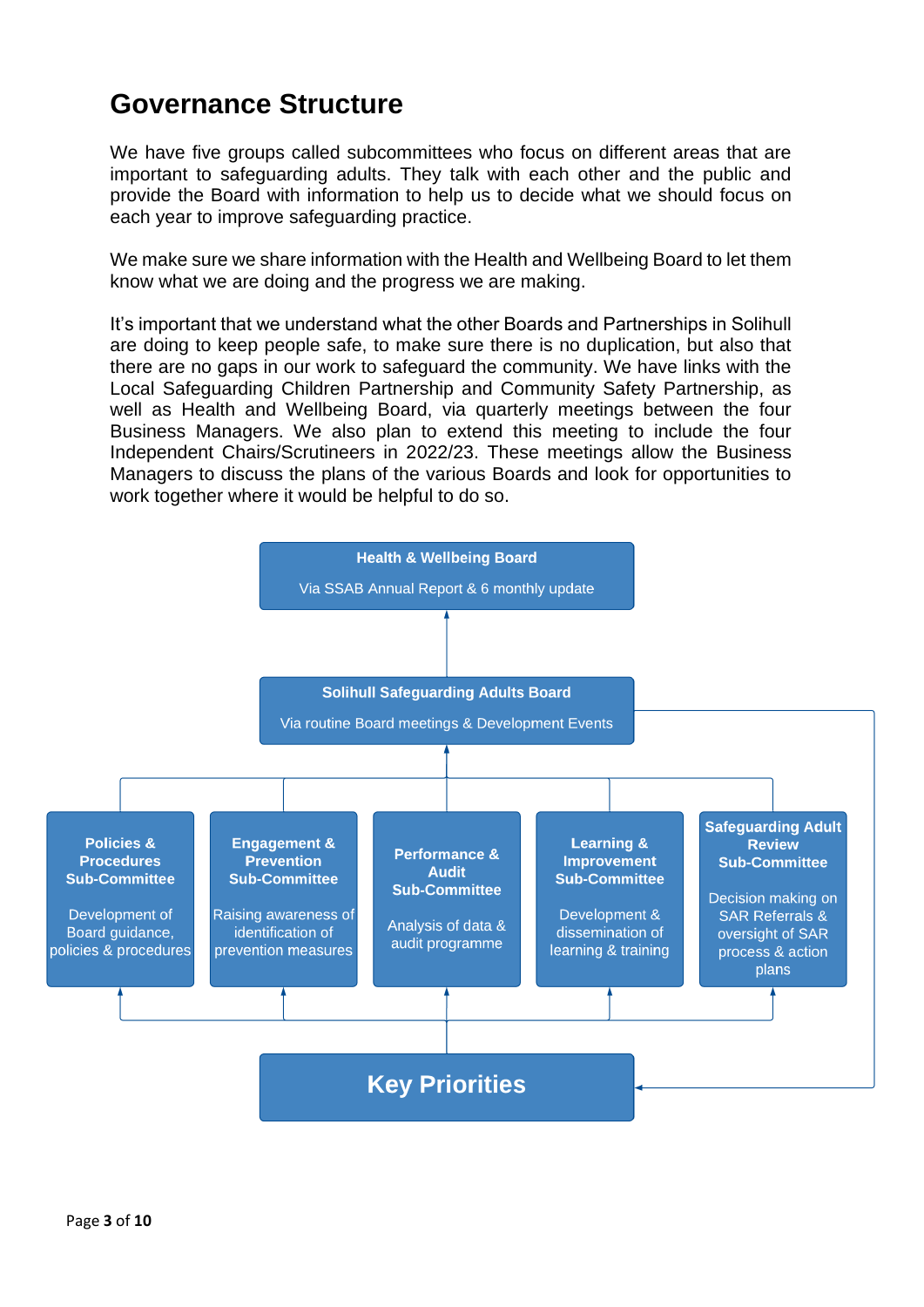

The Health and Wellbeing Board is accountable for identifying priority areas and ensuring that services work together. It has a system assurance role in relation to safeguarding of vulnerable people.

**Solihull Together** is mandated by Health and Wellbeing Board to co-ordinate and ensure delivery against the priority areas in the Health and Wellbeing and Inequalities Strategies. It will also oversee Integrated Care System (ICS) Strategy, where it makes sense to deliver at 'Solihull' level.

The Safeguarding Adults Board and the Local Safeguarding Children Partnership are responsible for challenging partner agencies on their success in ensuring children, young people and adults are kept safe. Their annual reports are taken to the Health and Wellbeing Board which has a system oversight role.

Safer Solihull (Community Safety Partnership) is made up of representatives from the Police, Local Authorities, Fire and Rescue Authorities, Health and Probation Services (the 'responsible authorities'). The responsible authorities work together to protect their local communities from crime and to help people feel safer.

### <span id="page-4-0"></span>**Developing Our Priority for 2022-23**

In developing our priority for 2022/23 we have taken lots of things into account:

#### Data

We have been living with the impact of Covid-19 for two years now, and our communities, services and staff have experienced significant challenges and changes to their day to day lives. One thing we noticed at the beginning of the pandemic was that nationally and locally, the number of safeguarding adult concerns referred to local authorities reduced, as people at risk of harm became less visible. Whilst referral numbers have returned to expected levels during the past 12 months, we know that some communities will still be taking extra precautions to protect themselves from the virus and this could mean they are still less visible to their families and to professionals. Therefore, we will make sure we are reaching out to communities to hear their views and experiences and we will continue to remind professionals of their role in identifying and raising safeguarding concerns.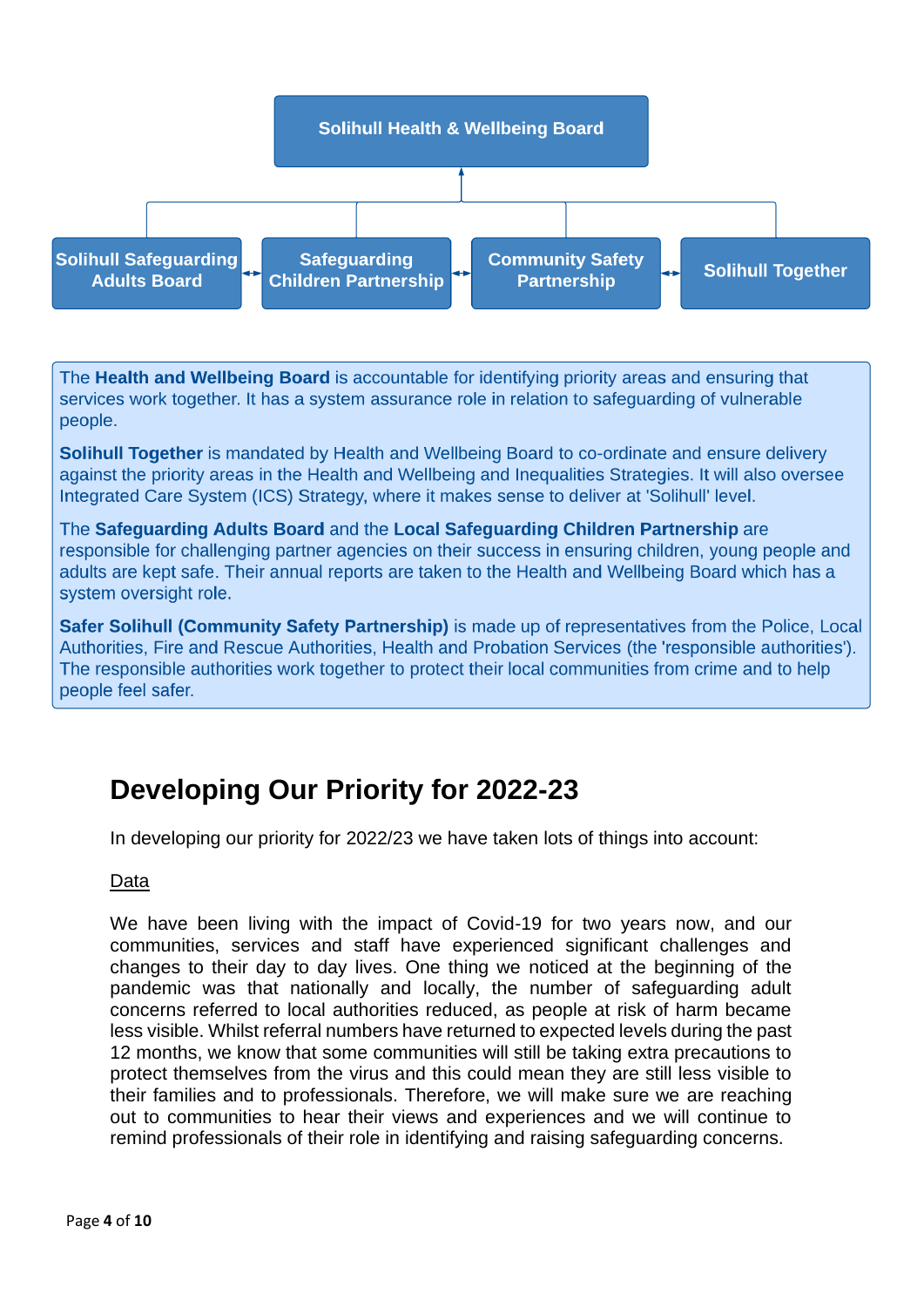#### The experiences and voices of survivors of abuse and neglect

Where we have been able to speak to survivors of abuse and neglect about their experiences of safeguarding, the feedback has been very positive. We know that people have really valued professionals who take the time to listen to them and to explain what is happening and why. We also know that where professionals have tailored their support to suit the individual circumstances this has had a very positive impact. This is exactly what we would expect professionals working in Solihull to be doing and it is reassuring to hear these examples of positive feedback. We would like to be hearing from many more people about their experiences, and one of our goals this year is for the Engagement and Prevention Subcommittee to explore how we can increase opportunities to hear feedback from those who have experienced abuse and neglect.

#### The voices of our communities

We know from speaking to professionals from a number of partner organisations that those they support have found the last 2 years incredibly difficult. Some have suffered the devastating loss of loved ones, others have struggled with the symptoms of Covid, and the effects of prolonged isolation has had a significant impact on people's feelings of loneliness, with inevitable increases in requests for support with mental health. It's important that we further develop our understanding of the key safety concerns for our various communities in Solihull and that we work with voluntary sector partners to capture information on how community members are feeling about Covid-19 and safety.

#### The findings of case reviews, audits and Safeguarding Adult Reviews

The tragic death of Arthur Labinjo-Hughes became a local and national focus towards the end of 2021, with a national review of Arthur's case due to report findings in May 2022. Situations like Arthur's remind us that we must ensure that we are meeting our core functions as a Safeguarding Adults Board; coordinating and ensuring the effectiveness of safeguarding across the partnership to protect adults from abuse and neglect.

The Joint Targeted Area Inspection of the Local Safeguarding Children's Partnership identified areas for improvement around hearing the voices of the children and families being supported and the Partnership's oversight and understanding of safeguarding in Solihull, in terms of what is working well and what needs to improve. The Safeguarding Adults Board needs to carefully consider these findings and how they apply to its own effectiveness as a group of partners.

Whilst we have not completed any Safeguarding Adult Reviews during 2021-22, we do know that the key themes arising repeatedly in local, regional and national safeguarding adult reviews are effective partnership working including information sharing, assessment of risk and hearing the voice of the person and understanding their experiences. These are areas the Subcommittees continue to have a focus on as part of their role in ensuring consistent and effective safeguarding practice across the partnership.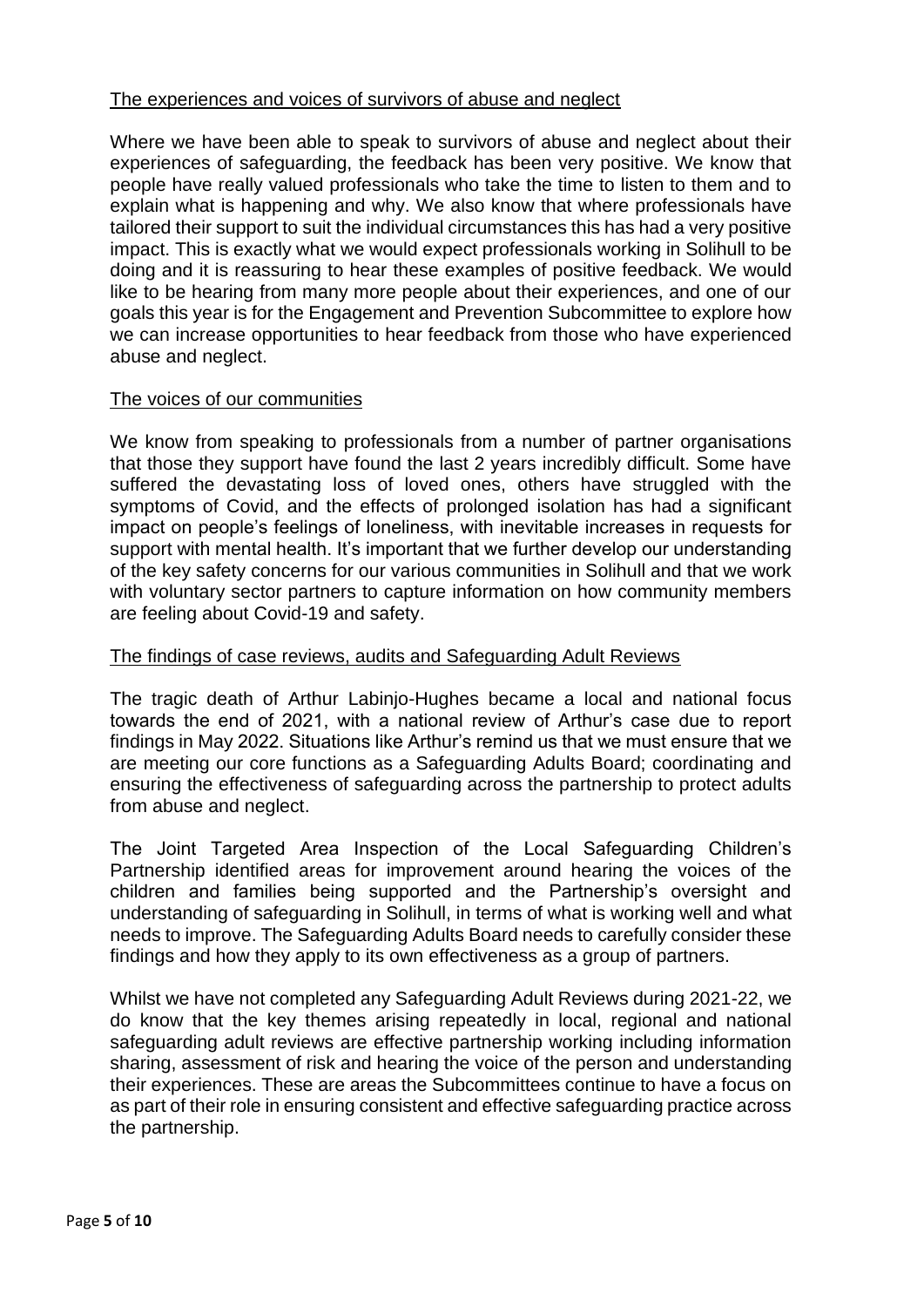#### Service pressures

We know from speaking to our partners that there have been significant pressures on services over the past year, largely because of responding to the ongoing impact of Covid-19. Colleagues have kept us updated on the hospital pressures they have experienced, and we know there have been real challenges for the ambulance service in terms of their response times. The timely availability of placements for those requiring significant support with their mental health has also been a priority for colleagues working in that sector. We know that where there are significant pressures in the system, like those we are currently seeing, this can lead to safeguarding risks. The impact of Covid-19 on service capacity and how this may affect the ability to safeguard adults at risk of abuse and neglect is an area we want to focus on for the next 12 months.

Considering current local and national context, and the voices of our communities, a focus on how the Board is maintaining its oversight of quality and risk, including how we continue to safeguard adults whilst learning to live with Covid-19, is the appropriate approach to take for the coming year.

### **What we want to achieve for citizens in Solihull:**

**Empowerment -** "I am asked what I want as the outcomes from the safeguarding process and these directly inform what happens."

**Prevention -** "I receive clear and simple information about what abuse is, how to recognise the signs and what I can do to seek help."

**Proportionality -** "I am sure that the professionals will work in my interest, as I see them and they will only get involved as much as needed."

**Protection -** "I get help and support to report abuse and neglect. I get help so that I am able to take part in the safeguarding process to the extent to which I want."

**Partnership -** "I know that staff treat any personal and sensitive information in confidence, only sharing what is helpful and necessary. I am confident that professionals will work together and with me to get the best result for me."

**Accountability -** "I understand the role of everyone involved in my life and so do they."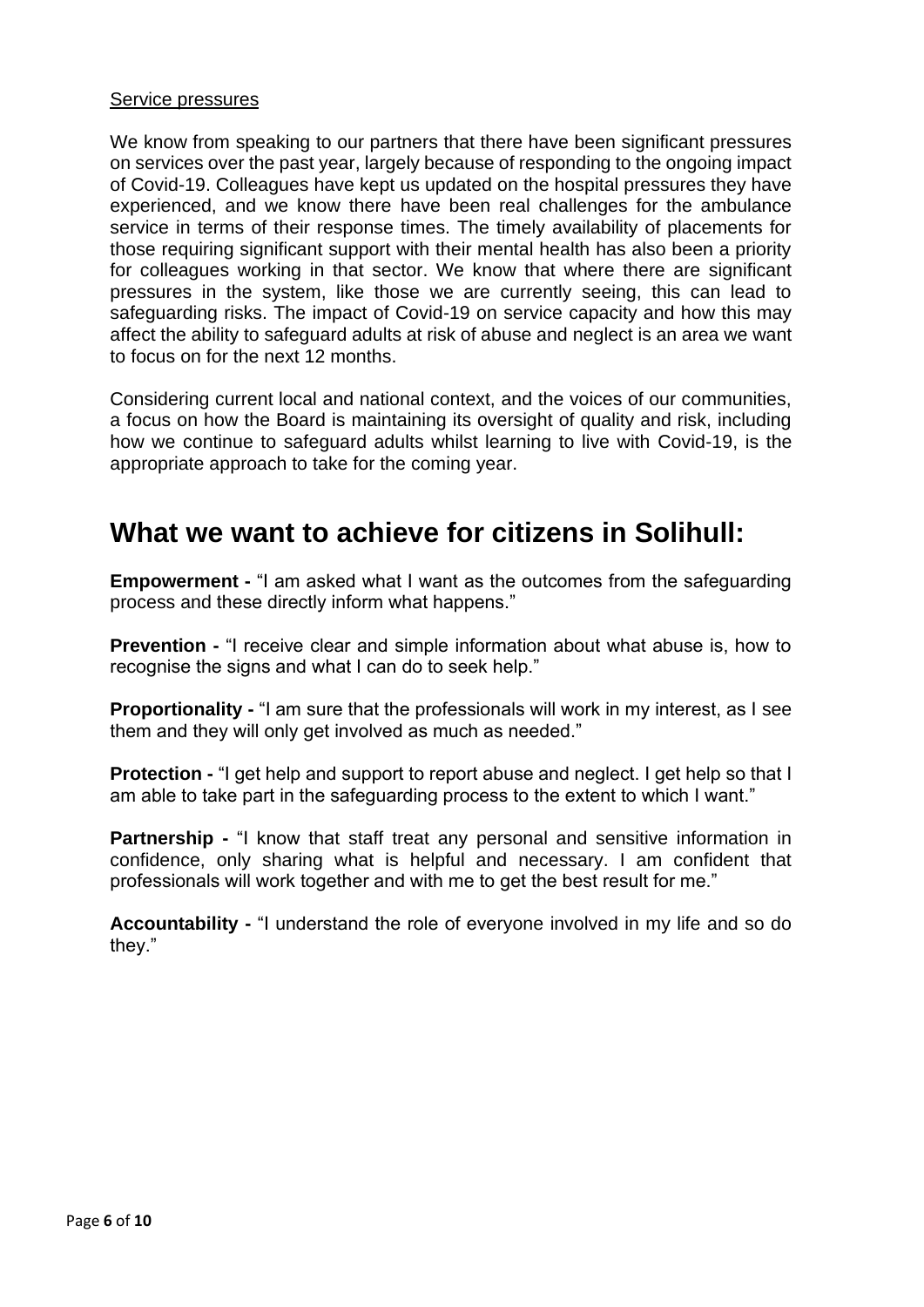### <span id="page-7-0"></span>**Board Priority for 2022-23: Oversight of quality and risk, with due consideration given to the long-term impact of Covid-19, considering the learning to date.**

| <b>Board Strategic Objectives</b>                                                                                                                                                                                                                   | <b>Desired Outcomes</b>                                                                                                                                                       |
|-----------------------------------------------------------------------------------------------------------------------------------------------------------------------------------------------------------------------------------------------------|-------------------------------------------------------------------------------------------------------------------------------------------------------------------------------|
| A refresh of the Board's cultural approach<br>to safeguarding highlighting leadership,<br>accountability, assurance seeking,<br>continuous improvement, the needs of<br>Solihull residents, and openness and<br>honesty as key.                     | Shared responsibility in ensuring a culture<br>of safety across partner organisations<br>and at Board.                                                                        |
| Receiving a quarterly report to Board with<br>safeguarding risks and mitigations and<br>any recommendations from the<br>subcommittees.                                                                                                              | Risk areas will drive the work of the<br>Board and Subcommittees, including a<br>focus on mitigating identified risks.                                                        |
| Identification of new safeguarding risks<br>that have emerged as a result of the<br>direct and indirect impacts of Covid-19.                                                                                                                        | A comprehensive approach to risk<br>management which includes new and<br>emerging challenges resulting from the<br>impact of Covid-19.                                        |
| Making time for sharing safeguarding<br>issues and concerns at Board meetings.                                                                                                                                                                      | Increased opportunities to shine a light on<br>an issue and reach a resolution.                                                                                               |
| Gaining agreement to the message(s) we<br>want to put out as a Board, how we<br>communicate and how we receive<br>messages back.                                                                                                                    | Messages from the Board are clear and<br>consistent, and there are increased<br>opportunities to hear from communities<br>and those with lived experience of<br>safeguarding. |
| Board Development Day discussions will<br>focus on risks to the Board's ability to<br>achieve its overall objective; ensuring<br>arrangements in Solihull work well to help<br>protect adults with care and support<br>needs from abuse or neglect. | Discussions and actions relating to risk<br>are dynamic and not static, the Board is<br>working to continuously improve local<br>safeguarding arrangements.                   |
| Sharing learning and good practice<br>regarding safeguarding from the sub-<br>committee work into the Board.                                                                                                                                        | Learning is identified from good practice<br>and can be replicated, celebrating good<br>practice helps to create a positive can-do<br>culture.                                |
| Horizon scanning for emerging risks to<br>form basis of routine Board discussion.                                                                                                                                                                   | The Board will be clear on how prepared<br>it and individual partners are to meet new<br>safeguarding asks in terms of resources,<br>infrastructure etc.                      |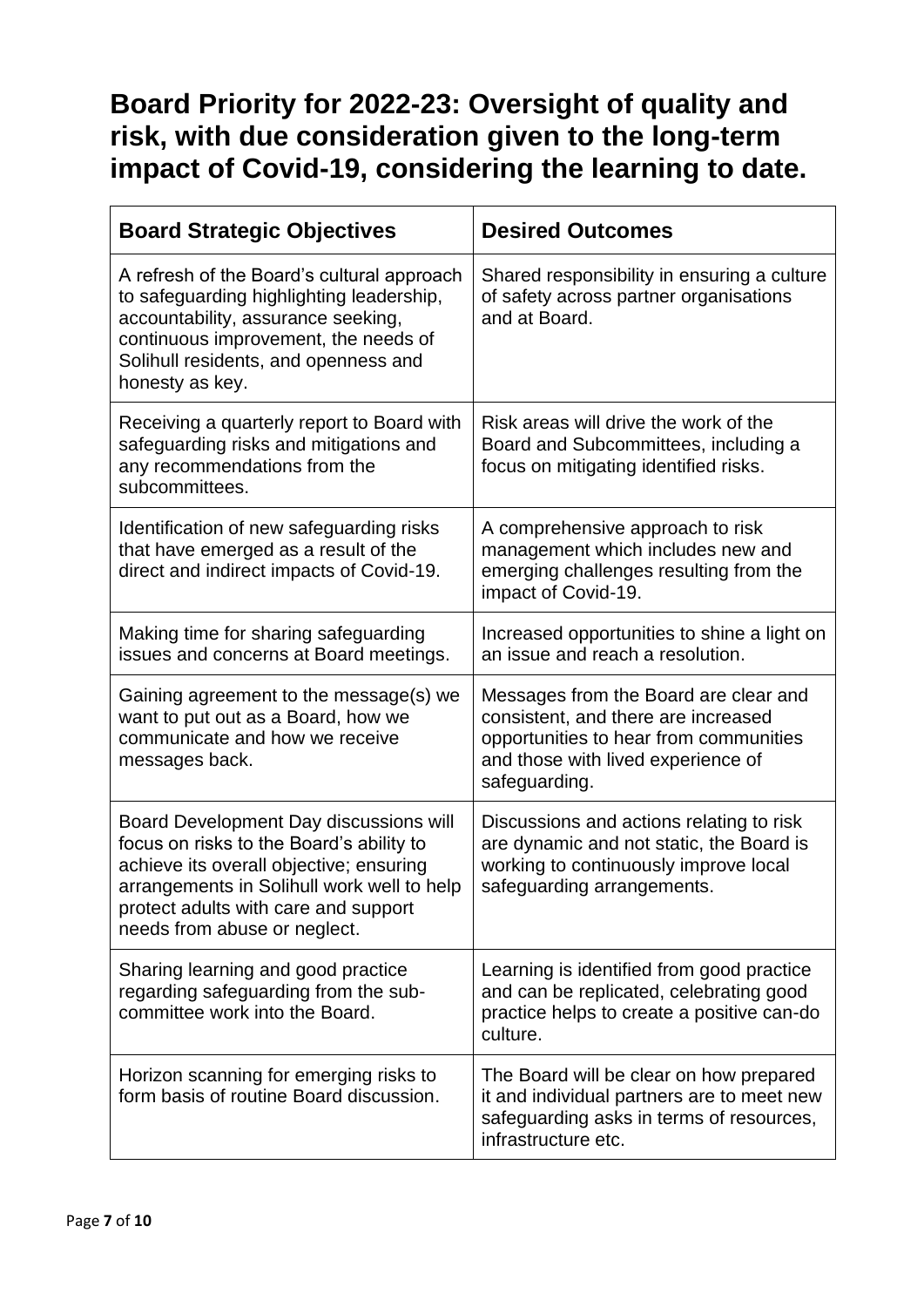#### **Expectations of our Subcommittees**

Each of the five sub-committees will identify risks/quality issues for their area of scope, which could prevent the Board from achieving its priority and objectives. This will be a standing item on each subcommittee agenda. Each quarter a collated report with risks, mitigations and any recommendations from the five subcommittees will be brought to the Board meeting for assurance and oversight.

Each subcommittee will have its own objectives that will contribute to the Board's priority. As the year progresses and we receive evidence of the successes and areas for improvement, the work of the subcommittees may change and develop. The areas of focus for the subcommittees as we start 2022-23 are set out below.

#### **Subcommittee Objectives**

Performance and Audit subcommittee:

- Review the Performance Dashboard considering whether any additional data would support a focus on quality and risk oversight as well as tracking Covid impact, and whether any current data is no longer serving this purpose
- Understanding on capacity and resource not just monitoring changes in demand but are we resourced to do something about it
- Consider demographic changes in Solihull what are the experiences for different communities
- Undertake dip sample auditing of safeguarding referrals and concerns focusing on quality in terms of information provided and decision making
- Undertake an annual multi agency case file audit focusing on assessment of risk, understanding of risk and response to identified risks, in relation to safeguarding considerations.
- Taking care to capture good practice why did things work well and what can we learn from this
- By seeking information from all partner organisations, produce a summary review of the changes in individual organisational risk and quality considerations associated with safeguarding, resulting from the direct and indirect impact of Covid-19, which includes planned mitigations where necessary.

Safeguarding Adult Review subcommittee:

- Refine and agree the local SAR process
- Strengthen connections across boards to keep learning for 'overlap' areas connected
- Consider Safeguarding Adult Review referrals
- Undertake assurance seeking exercises on completed Safeguarding Adult Reviews; Rachel, Stephen and Paul, in order to ensure the recommendations from these reviews positively impact on systems and practice
- Identify learning for Solihull from SARs completed by other local authorities both regionally and nationally
- Consider how we share the learning with those not involved in the SAR and make it relevant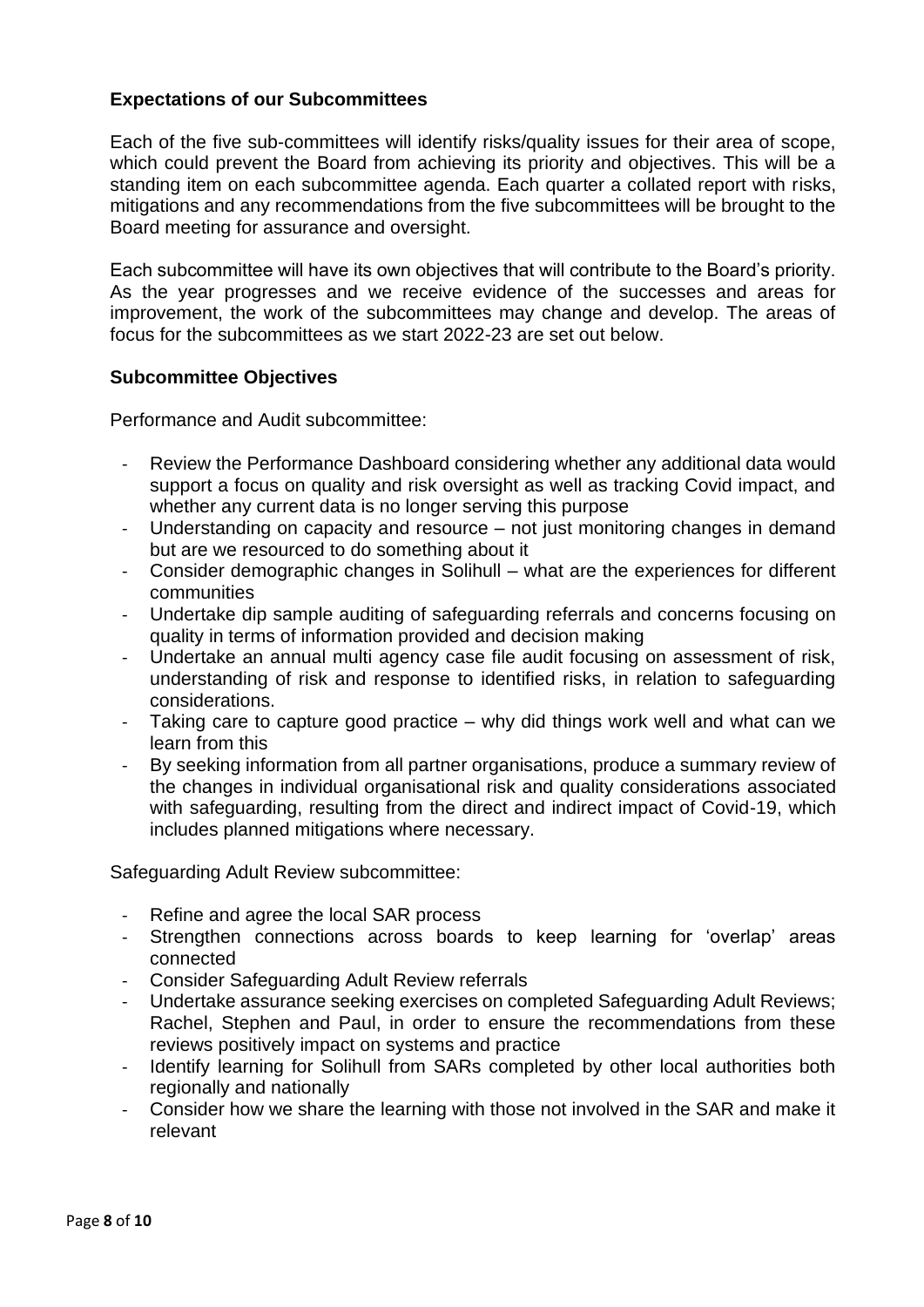Engagement and Prevention subcommittee:

- Engagement work to understand what the key safety concerns are for our various communities in Solihull
- Working with voluntary sector partners to bring forward intelligence on how community members are feeling about Covid-19 and Safety
- Engagement work to understand the impact Covid-19 continues to have on individuals and communities and what the Board needs to consider in terms of safeguarding and risk
- A review of the engagement approach taking into consideration what has worked well during the pandemic which we might want to keep
- Need to use all the connections and touch points to gain the views of people who use services and carers and bring them into the Board's line of sight
- Pro-actively undertake cross-checks with the work of other boards/groups, to make sure there is alignment of plans and learning – particularly Local Safeguarding Children's Partnership and Community Safety Partnership

Learning and Improvement Subcommittee:

- A focus on self-neglect, which presents in a high proportion of Safeguarding Adult Reviews nationally, indicating risks for the individuals involved are high, and outcomes are poor, with the aim of learning from best practice.
- A focus on risk assessment and management of risk in relation to safeguarding considerations, with the aim of better understanding individual risks and best practice in the management of risk, taking account of the impact, of and learning from, Covid-19
- Ensure learning from SARs is included in agency training

Policies and Procedures subcommittee:

- Development of quidance on the local approach to risk assessment and risk management, informed by findings from the Learning and Improvement subcommittee
- Development of best practice/guidance for practice issues identified by the work of the other subcommittees during the year
- Review the Dispute Resolution Process